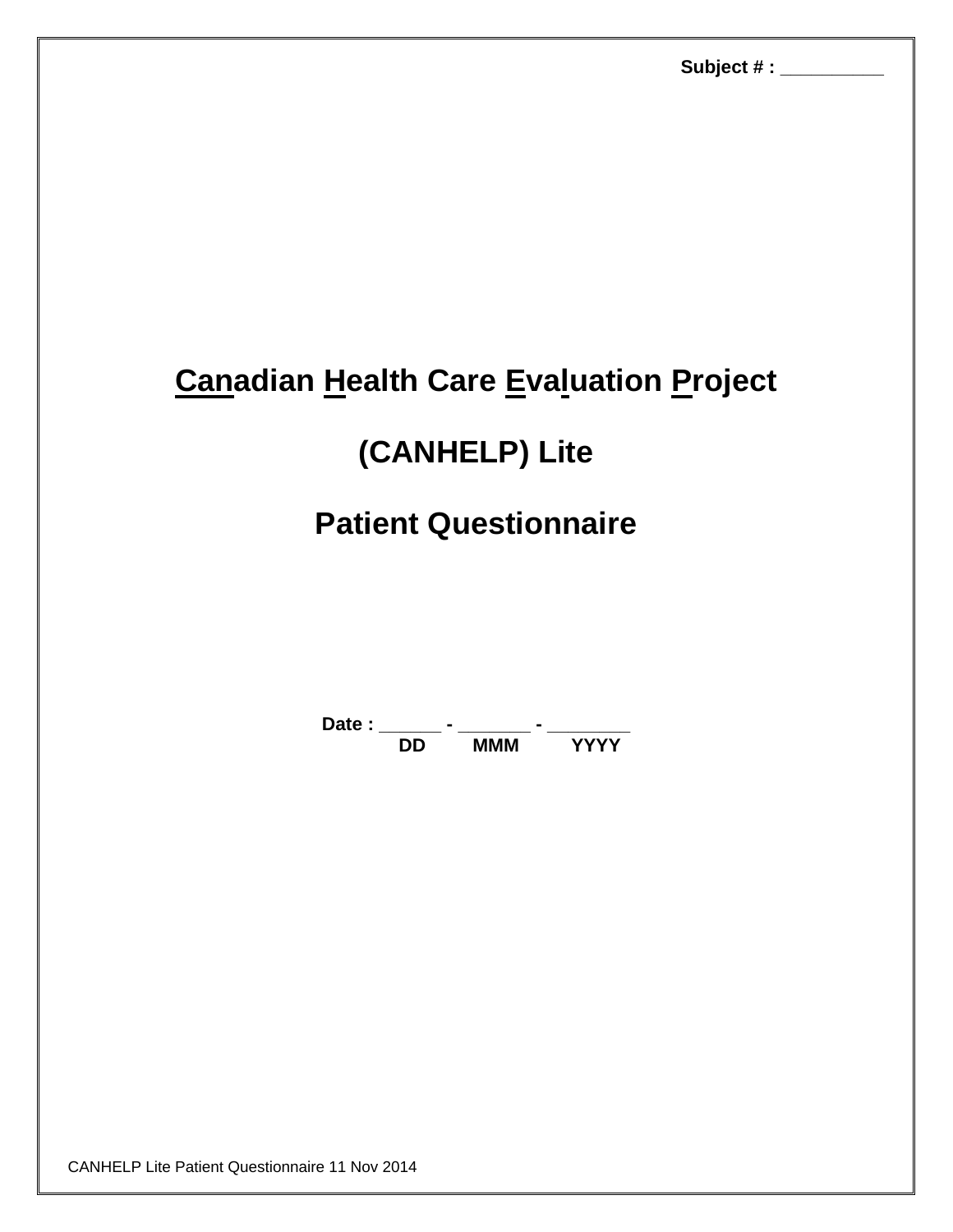**Subject # : \_\_\_\_\_\_\_\_\_\_** 

Instructions:

The following questionnaire includes items that are considered important in terms of quality of care for people with serious, life threatening illnesses. We are interested in the care you received since the last time you completed the CANHELP Lite satisfaction with care survey when you were in hospital.

Please think about the health care that you have received *during the past month* from doctors, nurses and other health care professionals. For each question please fill in the circle beside the answer that indicates how satisfied you are with that particular aspect of care. If you choose "**Not at all"**, for example, you will be indicating that this aspect of the care you received did not meet any of your expectations of high quality care. At the other end of the scale, your choice of "**Completely**" will indicate that this aspect of the care you received met or exceeded your expectations of quality care.

The overall goal of this questionnaire is to inform the health care team of things they can do to improve care for patients like you. All answers are confidential and will not be shown to doctors or other health care professionals who are responsible for your care. There are no right or wrong answers. **Completely honest answers are most helpful!**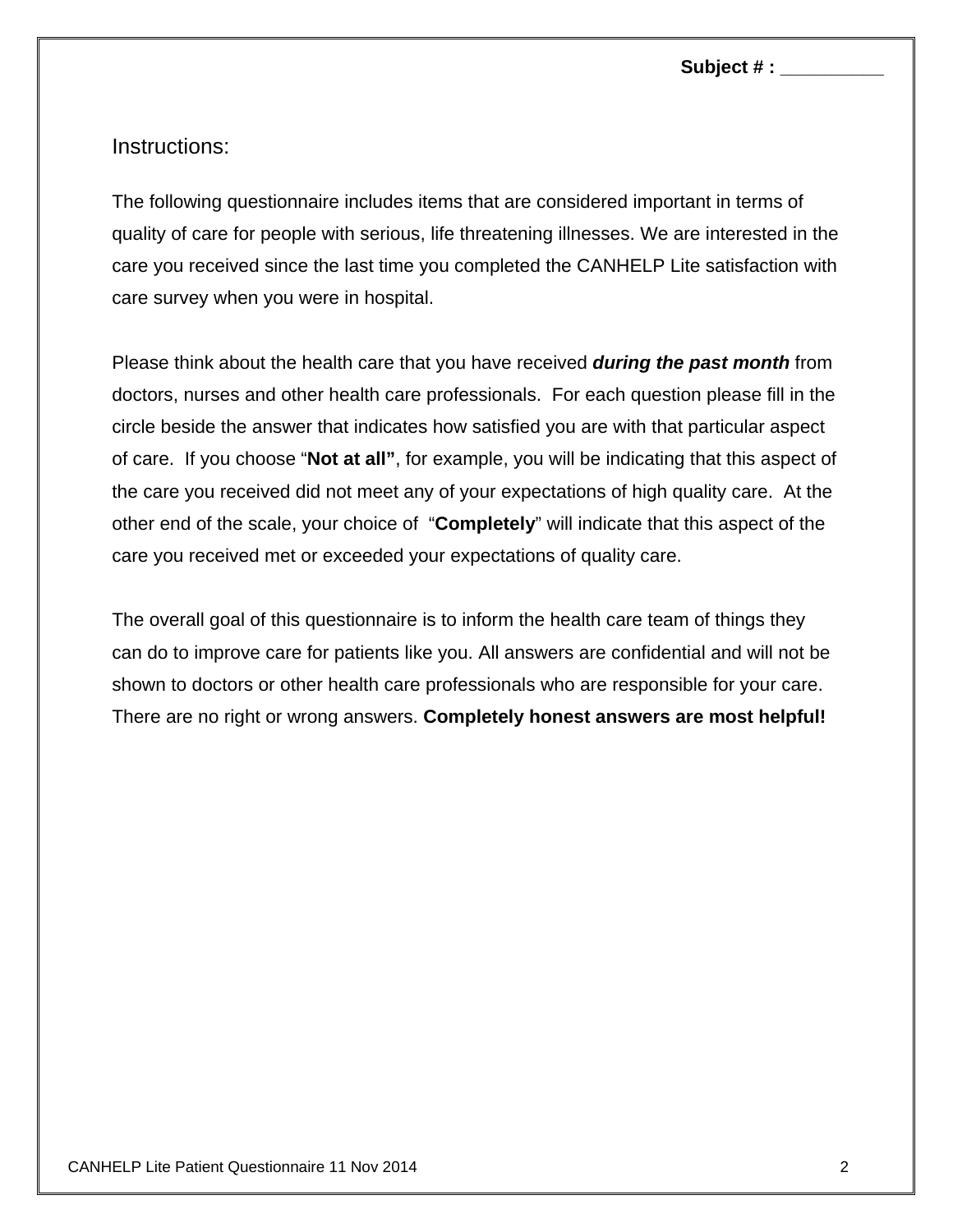|                                                                                                                 |                                                                                                                |                     |            |          | The following questions concern the care you received during the past month.        |  |  |
|-----------------------------------------------------------------------------------------------------------------|----------------------------------------------------------------------------------------------------------------|---------------------|------------|----------|-------------------------------------------------------------------------------------|--|--|
|                                                                                                                 | the appropriate circle that best reflects your answer.                                                         |                     |            |          | For each one, please indicate the degree to which you are satisfied. Please fill in |  |  |
| 1.                                                                                                              | In general, how satisfied are you with the quality of care you received?                                       |                     |            |          |                                                                                     |  |  |
|                                                                                                                 | Not At All $\bigcirc$                                                                                          | Not Very $\bigcirc$ | Somewhat O | Very $O$ | Completely $O$                                                                      |  |  |
|                                                                                                                 | <b>Relationship with the Doctors</b>                                                                           |                     |            |          |                                                                                     |  |  |
| 2.                                                                                                              | How satisfied are you that your doctor(s) took a personal interest in you?                                     |                     |            |          |                                                                                     |  |  |
|                                                                                                                 | Not At All $\bigcirc$                                                                                          | Not Very $O$        | Somewhat O | Very $O$ | Completely $O$                                                                      |  |  |
| 3.<br>How satisfied are you that your doctor(s) were available when you needed them<br>(by phone or in person)? |                                                                                                                |                     |            |          |                                                                                     |  |  |
|                                                                                                                 | Not At All $\bigcirc$                                                                                          | Not Very $O$        | Somewhat O | Very $O$ | Completely $O$                                                                      |  |  |
| 4.                                                                                                              | How satisfied are you with the level of trust and confidence you had in the<br>doctor(s) who looked after you? |                     |            |          |                                                                                     |  |  |
|                                                                                                                 | Not At All $\bigcirc$                                                                                          | Not Very $\bigcirc$ | Somewhat O | Very $O$ | Completely $O$                                                                      |  |  |
|                                                                                                                 | <b>Illness Management</b>                                                                                      |                     |            |          |                                                                                     |  |  |
| 5.                                                                                                              | How satisfied are you that the doctors, nurses, and other health care professionals                            |                     |            |          |                                                                                     |  |  |

who looked after you knew enough about your health problems to give you the best possible care?

Not At All  $O$  Not Very  $O$  Somewhat  $O$  Very  $O$  Completely  $O$ 

6. How satisfied are you that you were treated by those doctors, nurses, and other health care professionals in a manner that preserved your sense of dignity?

Not At All  $O$  Not Very  $O$  Somewhat  $O$  Very  $O$  Completely  $O$ 

7. How satisfied are you that physical symptoms you had (for example: pain, shortness of breath, nausea) were adequately assessed and controlled?

Not At All  $O$  Not Very  $O$  Somewhat  $O$  Very  $O$  Completely  $O$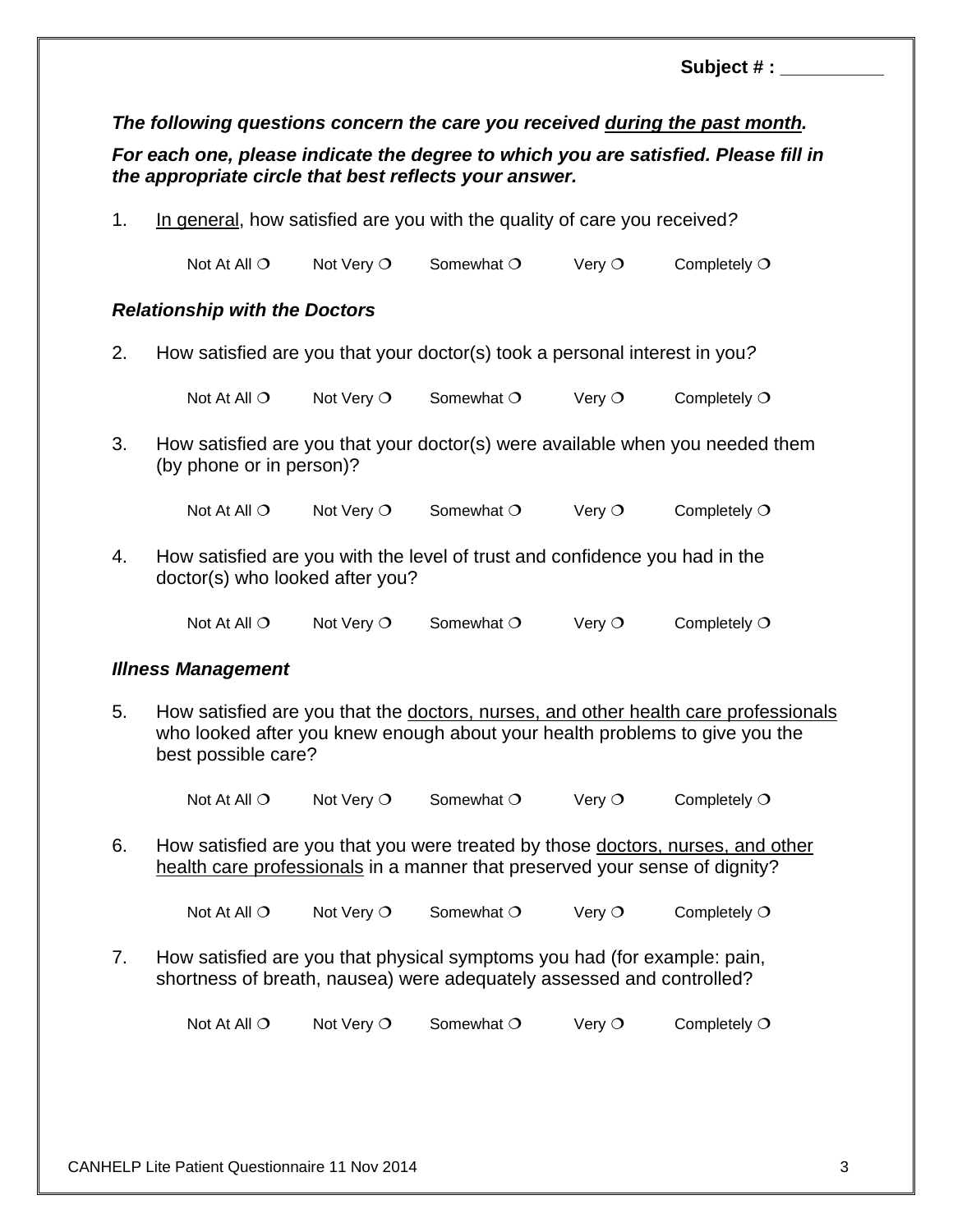|     |                                                                                                                                       |                     |              |                | Subject $#:$                                                                      |  |  |  |
|-----|---------------------------------------------------------------------------------------------------------------------------------------|---------------------|--------------|----------------|-----------------------------------------------------------------------------------|--|--|--|
| 8.  | How satisfied are you that emotional problems you had (for example: depression,<br>anxiety) were adequately assessed and controlled?  |                     |              |                |                                                                                   |  |  |  |
|     | Not At All $\bigcirc$                                                                                                                 | Not Very O          | Somewhat O   | Very $\circ$   | Completely $O$                                                                    |  |  |  |
| 9.  | bathing, toileting, dressing, eating)?                                                                                                |                     |              |                | How satisfied are you with the help you received with personal care (for example: |  |  |  |
|     | Not Very $\bigcirc$<br>Not At All $\bigcirc$                                                                                          | Somewhat O          | Very $\circ$ | Completely $O$ | Not Applicable <sup>O</sup>                                                       |  |  |  |
| 10. | How satisfied are you that you received good care when a family member or friend<br>was not able to be with you?                      |                     |              |                |                                                                                   |  |  |  |
|     | Not At All $\bigcirc$                                                                                                                 | Not Very O          | Somewhat O   | Very $O$       | Completely $O$                                                                    |  |  |  |
| 11. | How satisfied are you that you were able to manage the financial costs associated<br>with your illness?                               |                     |              |                |                                                                                   |  |  |  |
|     | Not At All $\bigcirc$                                                                                                                 | Not Very O          | Somewhat O   | Very $O$       | Completely $O$                                                                    |  |  |  |
| 12. | cared for?                                                                                                                            |                     |              |                | How satisfied are you with the environment or the surroundings in which you were  |  |  |  |
|     | Not At All $\bigcirc$                                                                                                                 | Not Very O          | Somewhat O   | Very $O$       | Completely $O$                                                                    |  |  |  |
| 13. | How satisfied are you that the care and treatment you received was consistent<br>with your wishes?                                    |                     |              |                |                                                                                   |  |  |  |
|     | Not At All O                                                                                                                          | Not Very $\bigcirc$ | Somewhat O   | Very $\circ$   | Completely O                                                                      |  |  |  |
|     | <b>Communication</b>                                                                                                                  |                     |              |                |                                                                                   |  |  |  |
| 14. | How satisfied are you that the doctor(s) explained things relating to your illness in<br>a straight-forward, honest manner?           |                     |              |                |                                                                                   |  |  |  |
|     | Not At All O                                                                                                                          | Not Very O          | Somewhat O   | Very $O$       | Completely $O$                                                                    |  |  |  |
| 15. | How satisfied are you that you received consistent information about your<br>condition from all doctors and nurses looking after you? |                     |              |                |                                                                                   |  |  |  |
|     | Not At All O                                                                                                                          | Not Very O          | Somewhat O   | Very $\circ$   | Completely $O$                                                                    |  |  |  |
| 16. | How satisfied are you that the doctor(s) listened to what you had to say?                                                             |                     |              |                |                                                                                   |  |  |  |
|     | Not At All O                                                                                                                          | Not Very O          | Somewhat O   | Very $O$       | Completely $O$                                                                    |  |  |  |